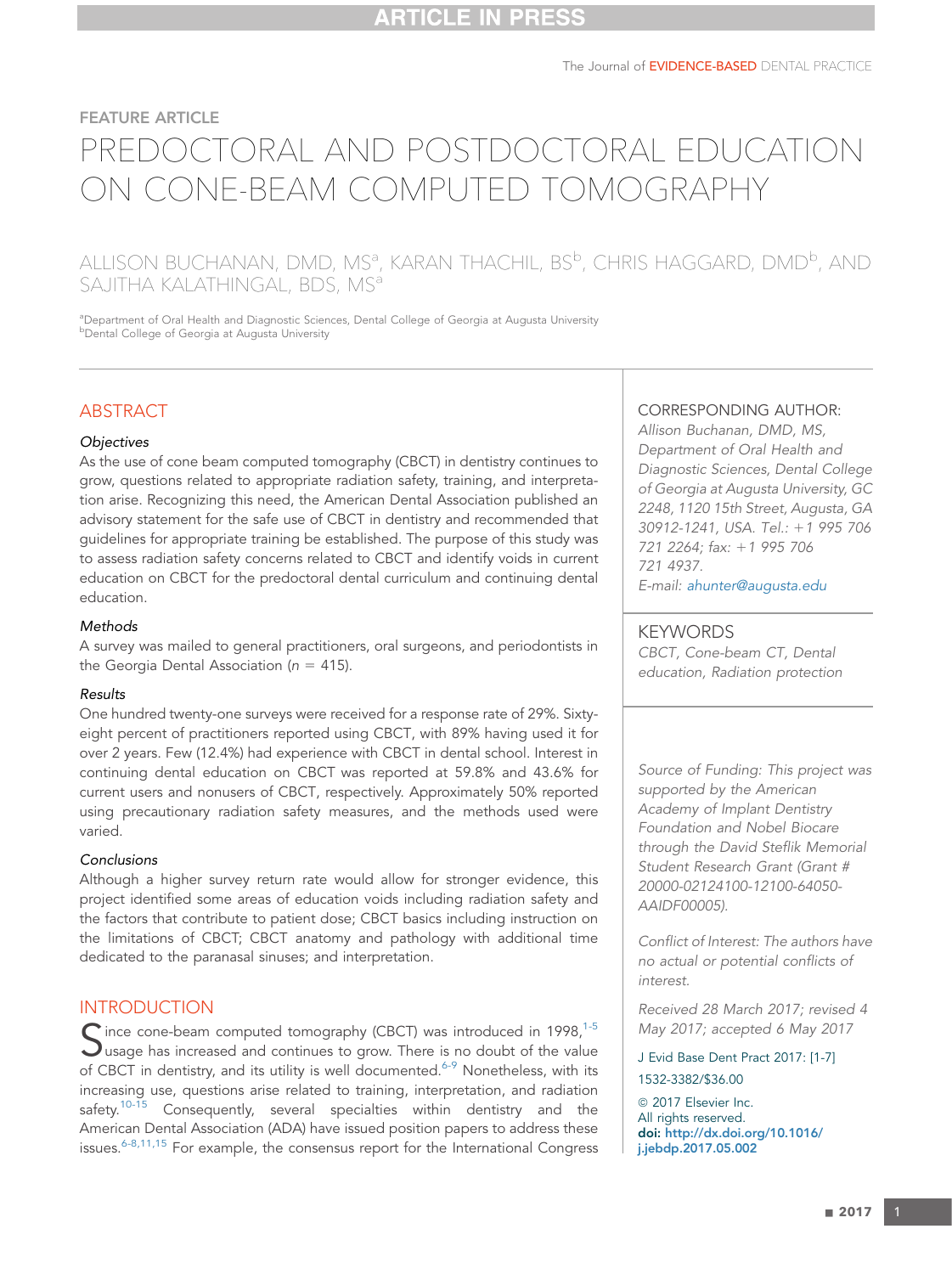# **ARTICLE IN PRESS**

#### The Journal of EVIDENCE-BASED DENTAL PRACTICE



of Oral Implantologists recommends ordering CBCT examinations based on the clinical and treatment needs of the patient to avoid unnecessary radiation exposure and inter-pretation of the entire field of view.<sup>[14](#page--1-0)</sup> Similarly, the ADA recommends ordering CBCT examinations based on the clinical needs of the patient and interpretation of the entire field of view.<sup>[11](#page--1-0)</sup> To address radiation protection guidelines, the National Council on Radiation Protection and Measurements (NCRP) is replacing NCRP Report 145 with a new report that includes guidelines on the use of CBCT in dentistry (NCRP SC 4-5).<sup>[16](#page--1-0)</sup>

The recommendations from these position papers and radiation safety reports are well justified.

For example, Lopes et al. $13$  found that most CBCT examinations reported incidental findings, 56% of which required radiographic follow-up or treatment or referral for additional evaluation. Togan et al. $17$  concluded that every CBCT scan should be reviewed in its entirety due to the occurrence of nondental incidental findings. Likewise, in a systematic review, Edwards et al.<sup>10</sup> concluded that incidental findings are found relatively frequently in CBCT, and

therefore, the entire CBCT volume should be interpreted. In addition to frequent incidental findings requiring comprehensive interpretation, the radiation dose associated with CBCT is variable. According to Ludlow and Walker,<sup>[18](#page--1-0)</sup> for the same size field of view, the dose received from 1 CBCT unit can be as much as 10 times that of the dose received from a different CBCT unit. In addition, in some cases, a small field of view acquired on 1 CBCT unit can actually exceed the dose of a large field of view acquired on a different CBCT unit.<sup>19</sup> Moreover, increasing the spatial resolution setting can double the radiation dose to the patient, for equivalent size field of views, on some CBCT units.<sup>[18](#page--1-0)</sup> Due to the complexity of the variables contributing to radiation dose from CBCT, both radiation safety guidelines and instruction on radiation safety practices are necessary.

Along with the radiation safety and interpretation recommendations, the necessity for the development of standards for CBCT education of dental students and dentists is recog-nized.<sup>[11](#page--1-0)</sup> Accordingly, we developed a survey to assess radiation safety concerns related to CBCT and identify voids in current education on CBCT for the predoctoral dental curriculum and continuing dental education (CDE).